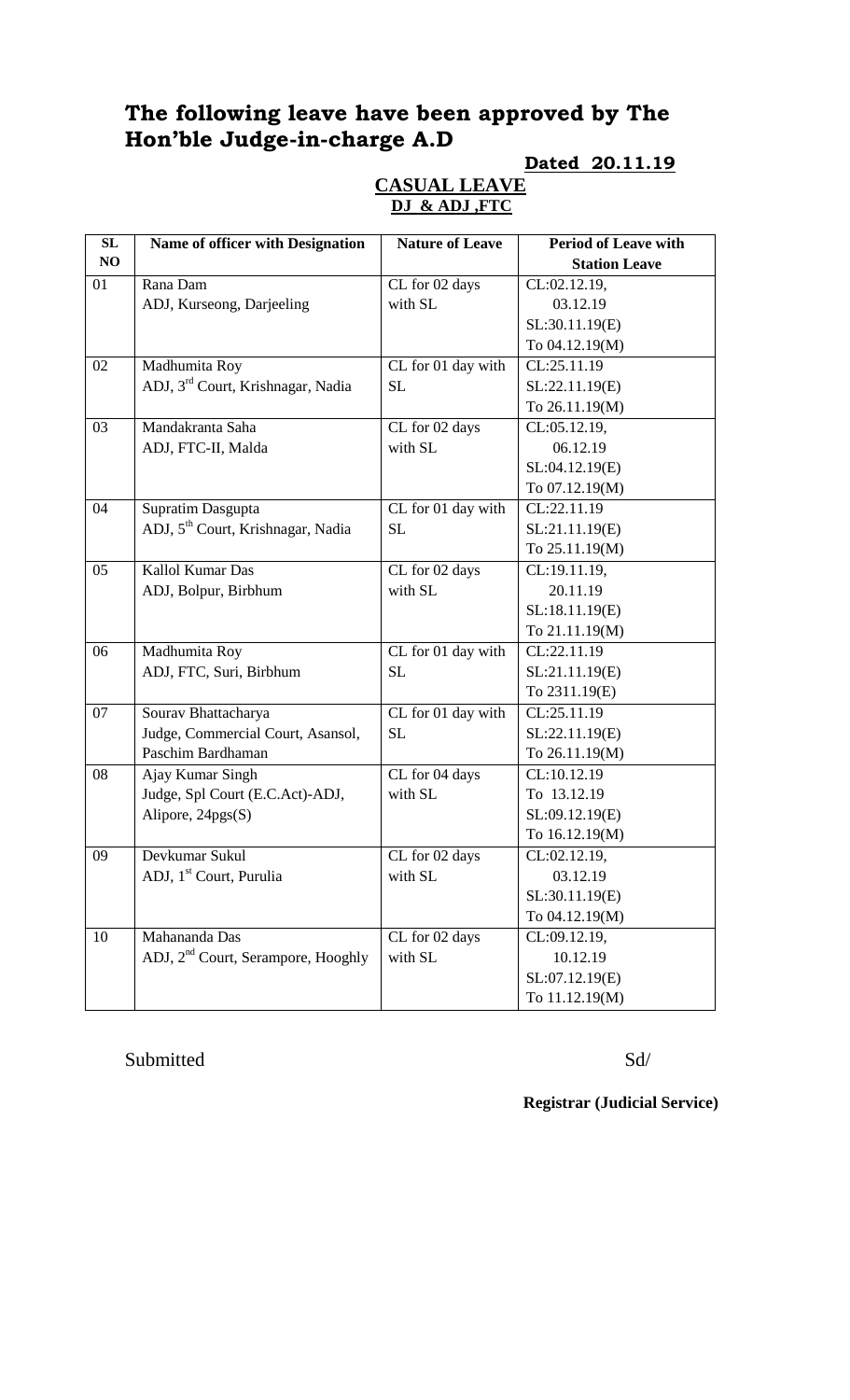# **The following leave have been approved by The Hon'ble Judge-in-charge A.D**

#### **Dated 20.11.19**

| <b>SL</b> | Name of officer with Designation          | <b>Nature of Leave</b> | <b>Period of Leave with</b> |
|-----------|-------------------------------------------|------------------------|-----------------------------|
| NO.       |                                           |                        | <b>Station Leave</b>        |
| 01        | Archita Bandyopadhyay                     | CL for 01 day          | CL:13.11.19                 |
|           | ADJ, $5^{th}$ Court, Barasat, 24pgs(N)    |                        |                             |
| 02        | Mukul Kumar Kundu                         | CL for 01 day          | CL:16.11.19                 |
|           | ADJ, 3 <sup>rd</sup> Court, Suri, Birbhum | with SL                | SL:15.11.19(E)              |
|           |                                           |                        | To 18.11.19(M)              |
| 03        | Debapriya Basu                            | CL for 01 day          | CL:11.11.19                 |
|           | ADJ, FTC-II, Hooghly Sadar                |                        |                             |
| 04        | Manas Ranjan Sanyal                       | CL for 01 day          | CL:11.11.19                 |
|           | ADJ, 2 <sup>nd</sup> Court, Hooghly Sadar |                        |                             |
| 05        | Jahangir Kabir                            | CL for 01 day          | CL:11.11.19                 |
|           | ADJ, FTC-I, Basirhat, 24pgs(N)            |                        |                             |

#### **CASUAL LEAVE DJ & ADJ ,FTC**

Submitted

Sd/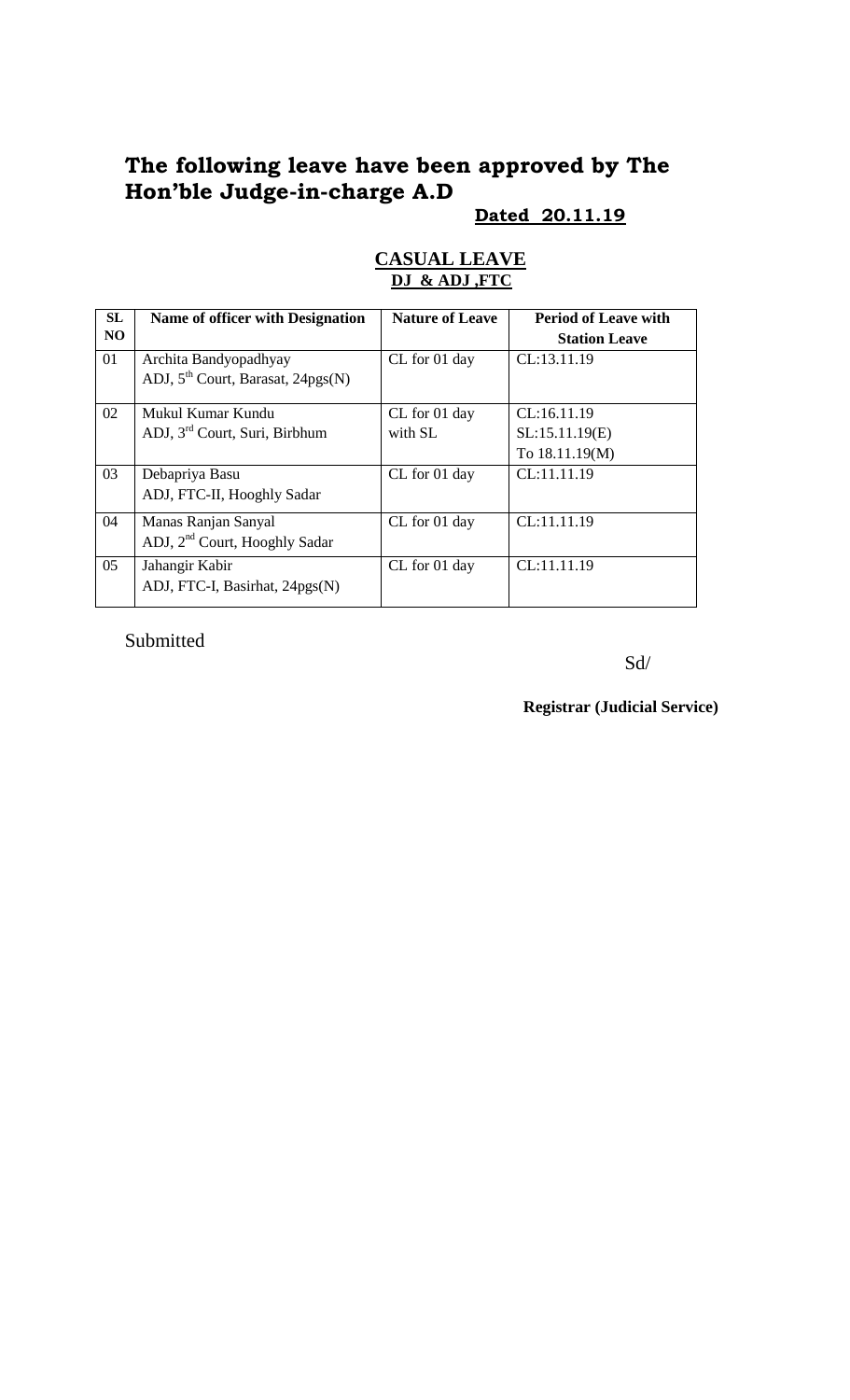## **The following leave have been approved by the Hon'ble Judge-in-Charge A.D.**

### **Dated : 20.11.2019**

| SL<br>N <sub>O</sub> | Name of officer with<br><b>Designation</b>                                                       | <b>Nature of Leave</b>     | <b>Period of Leave with Station Leave</b> |
|----------------------|--------------------------------------------------------------------------------------------------|----------------------------|-------------------------------------------|
| 01.                  | Sri Biswanath Pramanik<br>$CJ(SD)$ , Suri, Birbhum                                               | Commuted Leave for 09 days | From 04.11.2019 to 12.11.2019             |
| 02.                  | Smt.Sarmistha Ganguly<br>Registrar, District<br>Judge's Court,<br>Alipore, South 24<br>Parganas. | Earned Leave for 01 day    | On 15.11.2019                             |

#### **ADJ, FTC / CJ(SD)**

|          | $\frac{J}{M}$                                                                 |                          |                                           |
|----------|-------------------------------------------------------------------------------|--------------------------|-------------------------------------------|
| SL<br>NO | Name of officer with<br><b>Designation</b>                                    | <b>Nature of Leave</b>   | <b>Period of Leave with Station Leave</b> |
| 03.      | Smt. Priyanka Shaw, JM,<br>Court, Jalpaiguri<br>$1^{\rm st}$                  | Earned Leave for 04 days | From 30.10.2019 to 02.11.2019             |
| 04.      | Sri Shrinivas Prasad<br>Shah<br>JM, $2nd$ Court,<br>Jalpaiguri.               | Earned Leave for 04 days | From 30.10.2019 to 02.11.2019             |
| 05.      | Smt. Nilanjana Ghosh<br>JM, 3 <sup>rd</sup> Court, Ranaghat,<br>Nadia         | Earned Leave for 04 days | From 04.11.2019 to 07.11.2019             |
| 06.      | Sri Manabendra Nath<br>Ghosh,<br>JM, 3 <sup>rd</sup> Court, Suri,<br>Birbhum. | Earned Leave for 09 days | From 31.10.2019 to 08.11.2019             |

**JM**

Submitted

Sd/-